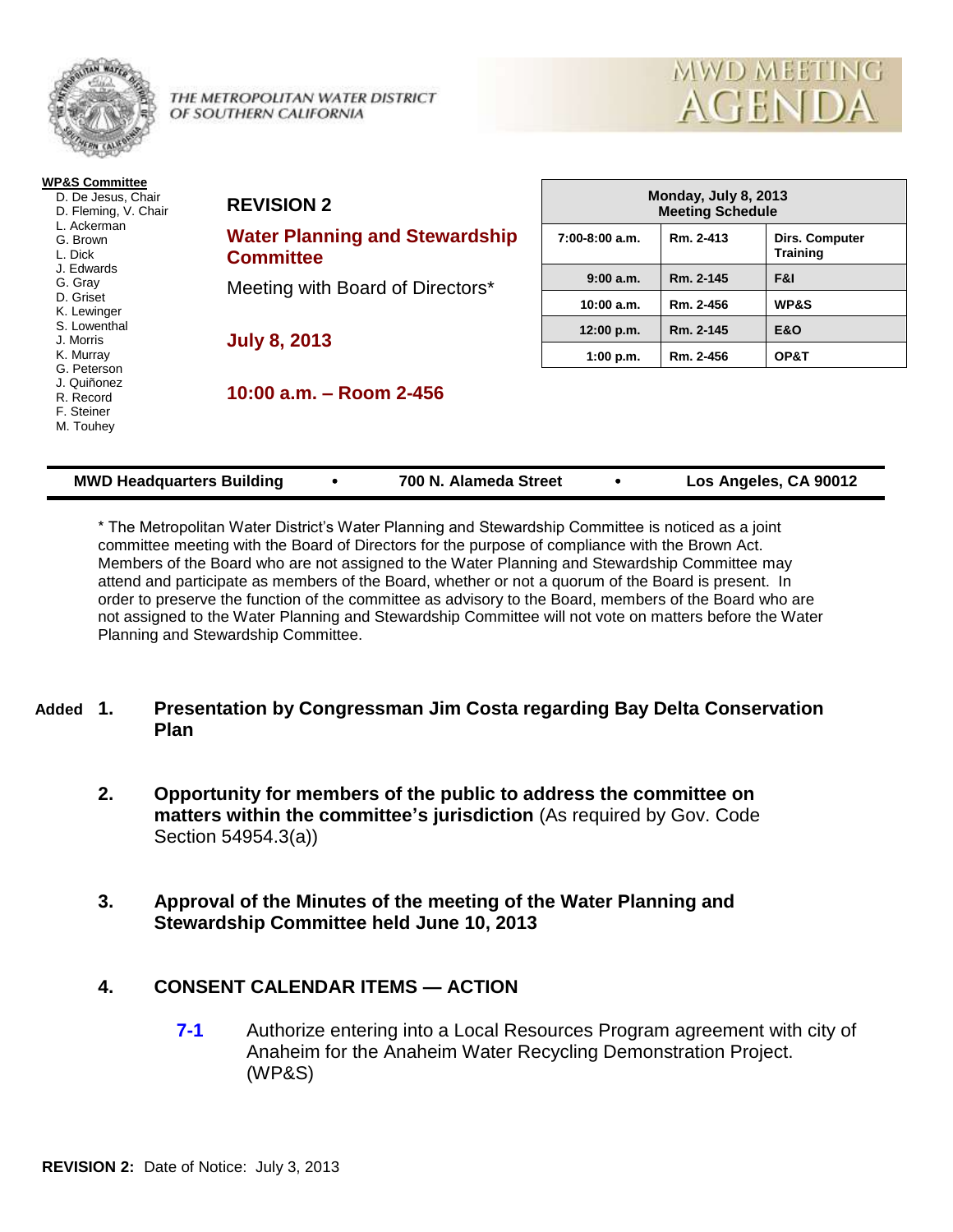#### **Recommendation**:

**Option #1:**

**Review and consider information in the Mitigated Negative Declaration and Addendum prepared by the city of Anaheim as Lead Agency, adopt the Lead Agency's findings, and authorize the General Manager to enter into a Local Resources Program Agreement for the Anaheim Water Recycling Demonstration Project with the city of Anaheim for up to 110 acre-feet per year of recycled water under terms included in the board letter.**

**7-2** Authorize payment up to \$571,056 for support of the Colorado River Board and the Colorado River Authority of California for fiscal year 2013/14. (WP&S)

#### **Recommendation**:

**Option #1:**

**Adopt the CEQA determination that the proposed action is not subject to CEQA and is categorically exempt and, by a two-thirds vote, authorize the General Manager to make payment of up to \$571,056 for the CRB/Six Agency Committee and Authority for FY 2013/14.**

# **5. OTHER BOARD ITEMS — ACTION**

**Withdrawn** 8-8 Authorize the General Manager to negotiate and execute an agreement with Imperial Irrigation District for participation in the Minute 319 Binational Pilot Project. (WP&S) **(To be mailed separately)**

#### **6. BOARD INFORMATION ITEMS**

None

### **7. COMMITTEE ITEMS**

None